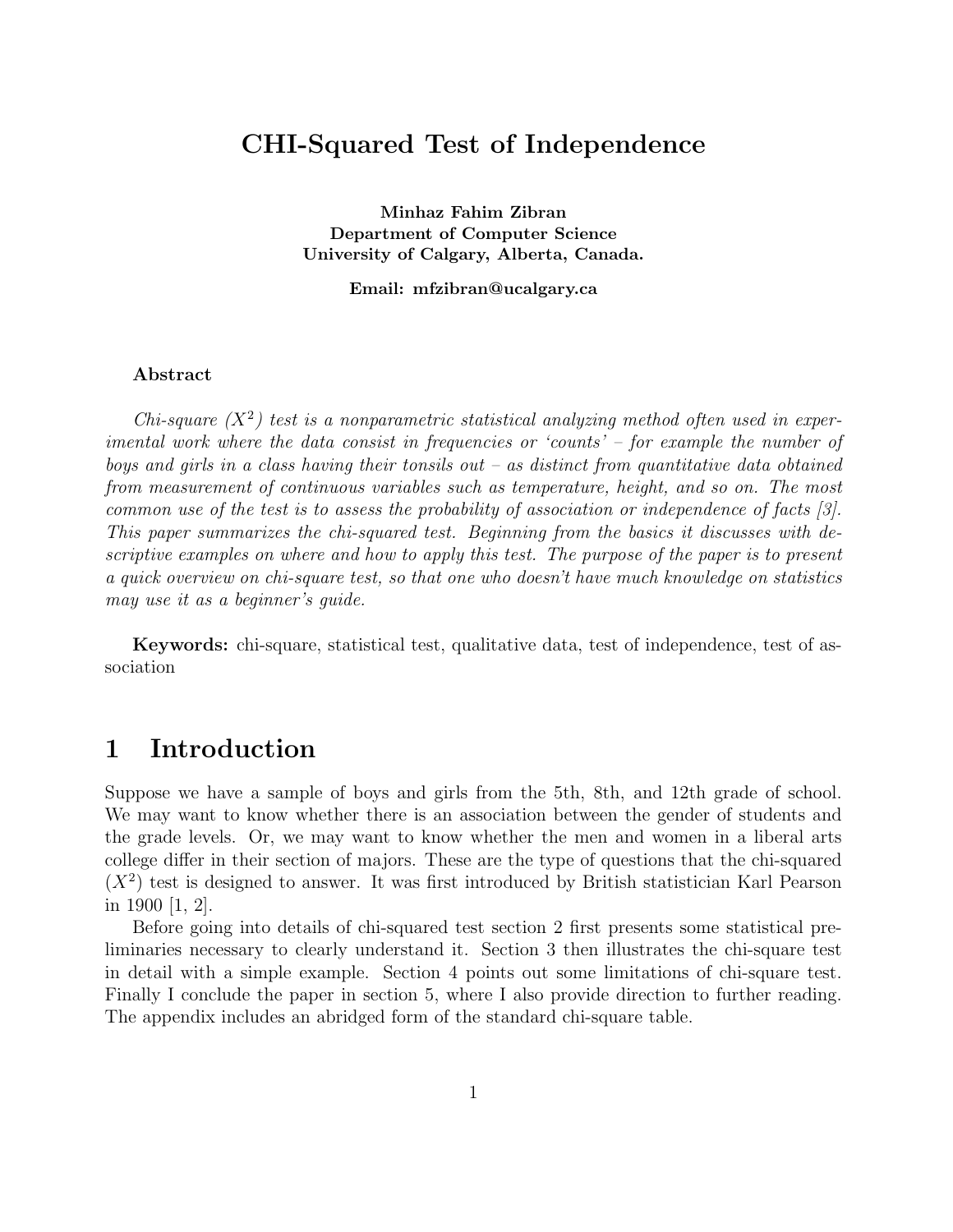## 2 Preliminaries

- Population: A population is an individual or group that represents all the members of a certain group or category of interest [4]. Populations do not have to include people. Suppose we want to know the average age of the cats in the city. The population in this study is made up of cats, not people. A population does not need to be large to count as a population. We may want to know the average height of the 3 kids in a family. In this study, the population is comprised of only 3 kids.
- Sample: A sample is a subset of a given population. Samples are not necessarily good representations of the populations from which they are selected. But choosing representative samples is important for most experiments.
- **Parameter:** A parameter is a value generated from, or applied to a population.
- Variable: A variable is pretty much anything that can be codified and can have value from a set (domain) of more than one values. Variables may be quantitative or qualitative. A quantitative variable is one that is scored in such a way that its values indicate some sort of amount. For example, height is a quantitative variable. On the contrary, a qualitative variable indicates some kind of category. A commonly used qualitative variable in social science research is the dichotomous variable, which has two different categories. For instance, gender has two categories: male and female. Chi-square test is applicable to when we have qualitative variables classified into categories.
- Nominally scaled variable: A nominally scaled variable is one in which the labels that are used to identify the different levels of the variable have no weight, or numeric value [4]. For example the sample may be divided into two groups labeled "0" and "1". In this case the value "1" does not indicate a higher score than the value of "0". Rather the, "0" and "1" are simply names, or labels have been assigned to each group.
- Contingency table: When the members of a sample are doubly classified (i.e., classified in two separate ways), the results may be arranged in rectangular tables. Such a table is called contingency table. For example, in 1956, the number of people on record who died of tuberculosis in England and Wales was 5375. Of these 3804 were males and 1571 were females: 3534 males and 1319 females died of tuberculosis of respiratory system, while the remainder died of other forms of tuberculosis. There data can be arranged in contingency table as shown in Table  $1^1$ . This  $2 \times 2$  (the members of the sample having been dichotomized in two different ways) contingency table is an example of the simplest form.

<sup>&</sup>lt;sup>1</sup>this example and table is actually taken from [3]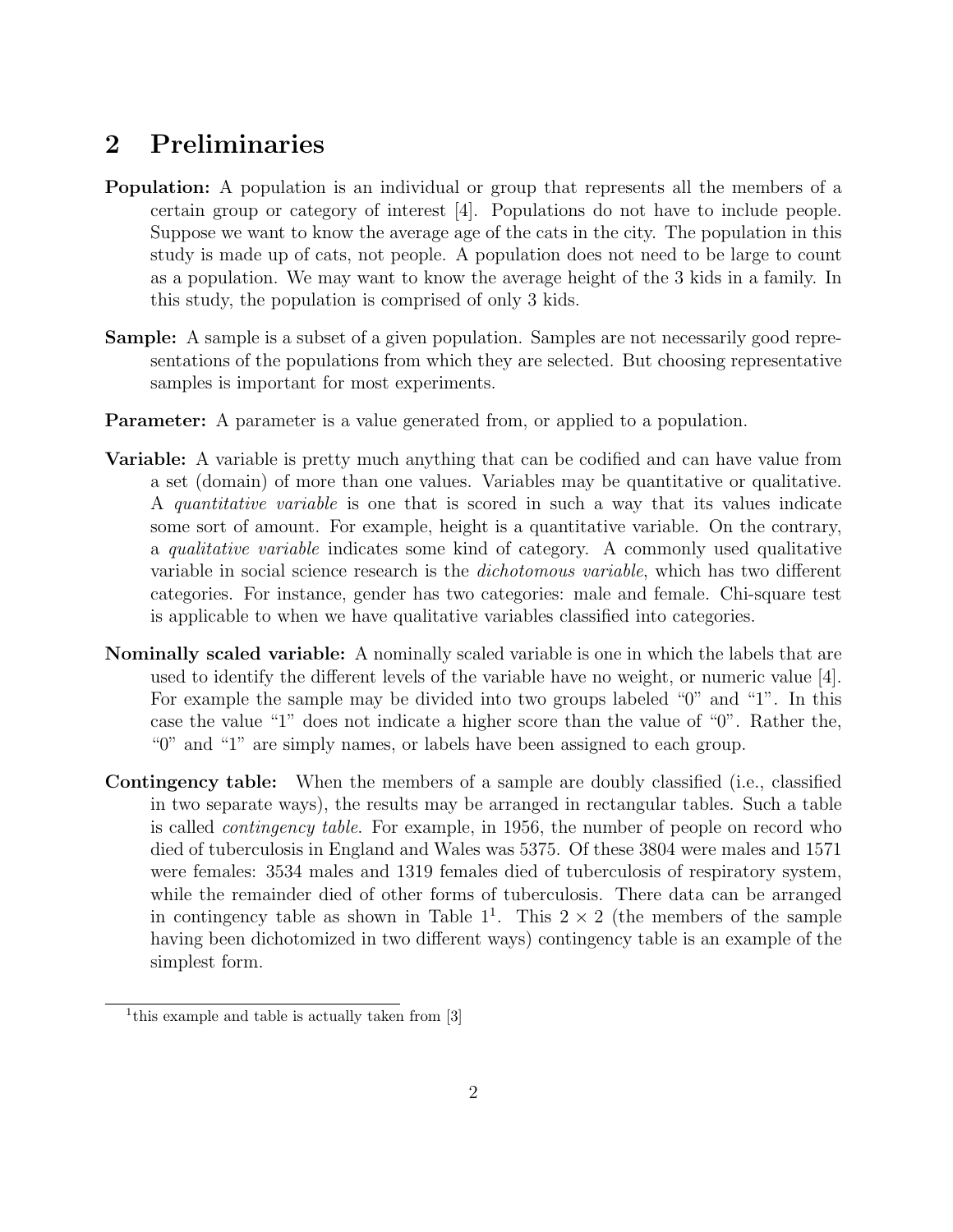|                                    |        | Males Females   Total |               |
|------------------------------------|--------|-----------------------|---------------|
| Tuberculosis of respiratory system | - 3534 | 1319                  | 4853          |
| Other forms of tuberculosis        | 270    | 252                   | 522           |
| Tuberculosis (all forms)           | 3804   |                       | $1571$   5375 |

Table 1: Observed frequencies of deaths from Tuberculosis in England and Wales in 1956

|                                    |         | Males Females   Total |               |
|------------------------------------|---------|-----------------------|---------------|
| Tuberculosis of respiratory system | $F_{1}$ | $E_2$                 | 4853          |
| Other forms of tuberculosis        | $E_2$   | $E_A$                 | 522           |
| Tuberculosis (all forms)           | 3804    |                       | $1571$   5375 |

Table 2: Table 1 with cells replaced by letters

## 3 Chi-squared Test

The entries in the *cells* in a contingency table may be frequencies, as in Table 1, or frequencies may be transformed into proportions or percentages. However, it is important to note that in whatever form (frequencies, proportions, etc.) they are presented are not continuous measurements. Chi-squared test can be applied to only discrete data [3]: for the purpose of the test, of course, continuous data can be often put into discrete form by the use of intervals on a continuous scale. For instance, age is a continuous variable, but if people are classified into different age-groups, then the intervals of time corresponding to these groups can be treated as if they were discrete units.

Chi-square  $(X^2)$  test is a nonparametric statistical test to determine if the two or more classifications of the samples are independent or not. For explanation, let us consider the data presented in Table 1 where the people are classified according to two attributes: gender and type of tuberculosis. We may want to determine whether death caused by tuberculosis of respiratory system or other type of tuberculosis is dependent on gender. To get the answer, we may apply chi-square test. A. E. Maxwell [3] presented this example with the data shown in Table 1 to elaborately describe the procedure of chi-square test. In this paper I use the same example and illustrate the procedure in a concise form.

In order to carry out the chi-square test, it will be helpful to rearrange Table 1 leaving the marginal frequencies as they are but replacing the frequencies in the cells of the body of the table by the letters  $E_1$  to  $E_4$ . After this arrangement we get Table 2.

Looking at the column of the marginal totals on the right of the table we see that the proportion of deaths, males and females combined, due to tuberculosis of the respiratory system, is

$$
\frac{4853}{5375} = 0.903\tag{1}
$$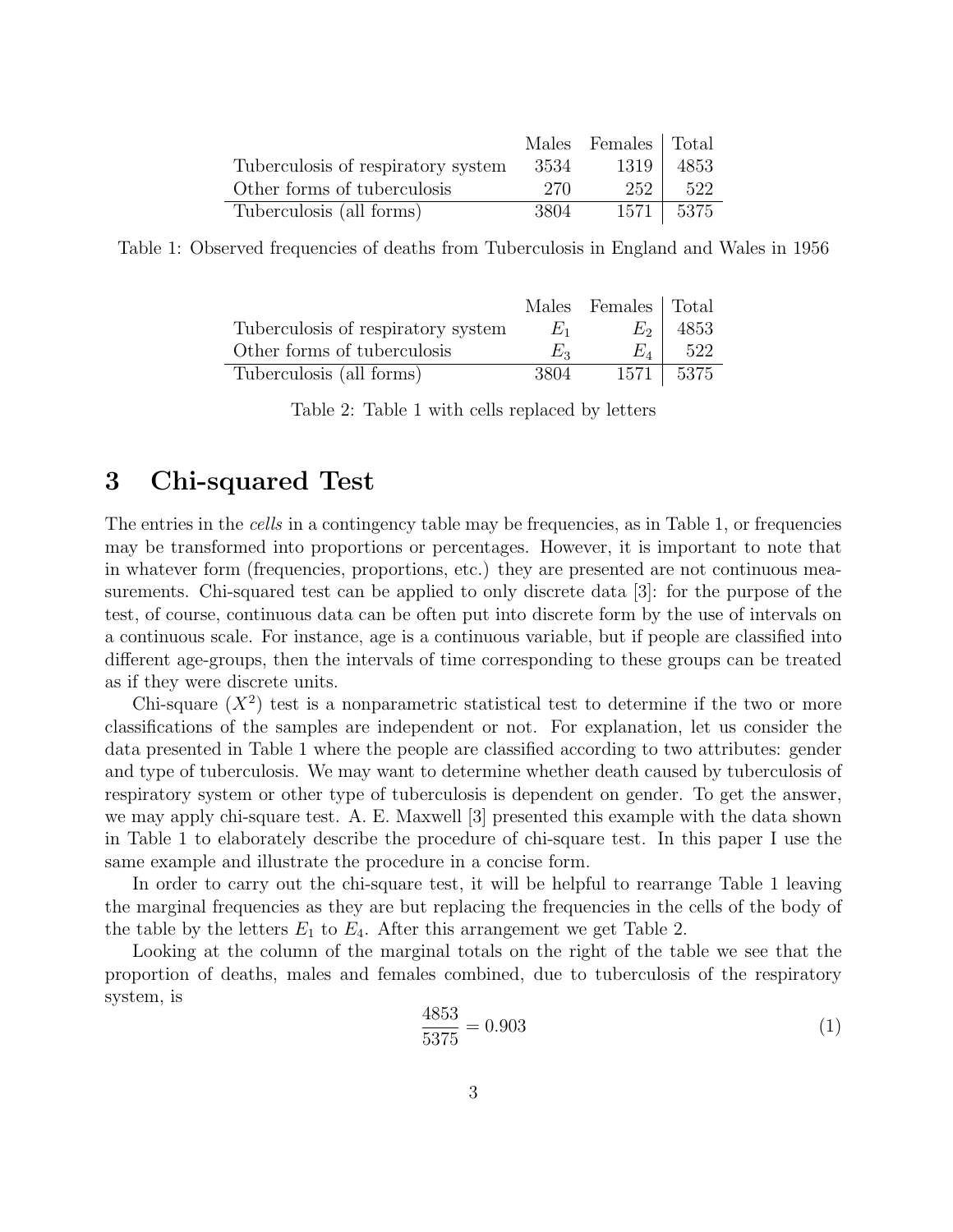|                                           |        | Males Females Total |                 |
|-------------------------------------------|--------|---------------------|-----------------|
| Tuberculosis of respiratory system 3434.6 |        | 1418.4              | 4853            |
| Other forms of tuberculosis               | -369.4 | - 152.6 1           | 522             |
| Tuberculosis (all forms)                  | 3804   |                     | $1571$   $5375$ |

Table 3: Expected frequencies on the assumption of independent classification

Now, if the two classifications are independent, that is if the form of tuberculosis from which people die is independent of gender, we would expect that the proportion of males that died from tuberculosis of respiratory system would be equal to that of females died from the same cause, and consequently would equal the proportion of the total group, 0.903.

The expected values  $E_1$  and  $E_2$  then must be chosen so that the following holds.

$$
\frac{E_1}{3804} = \frac{E_2}{1571} = \frac{4853}{5375} = 0.903\tag{2}
$$

Using equation 2 we find

$$
E_1 = \frac{(4853 \times 3804)}{5375} = 3434.6\tag{3}
$$

Once the value of  $E_1$  is known, the values of  $E_2, E_3$  and  $E_4$  can be deduced since the following facts are true.

$$
E_1 + E_2 = 4853\tag{4}
$$

$$
E_3 + E_4 = 522 \tag{5}
$$

$$
E_1 + E_3 = 3804 \tag{6}
$$

$$
E_2 + E_4 = 1571\tag{7}
$$

Calculating values of  $E_1, E_2, E_3$ , and  $E_4$  and putting these expected values replacing the corresponding letters in Table 2, we get Table 3. These are the values that one would expect to find in the cells in the body of Table 1 were the two methods of classification independent. Though the number of people may not be fractional, fractional values may appear in the table of expected frequencies. Specially when the sample size is small, we retain the fractional values to increase the accuracy of subsequent calculations.

Now, if we refer again to the data, we see that the observed frequencies in Table 1 differs considerably from the expected frequencies in Table 3. The question in concern is whether this difference is such as could have arisen from random sampling error alone, or whether it indicates a real difference between genders: males and females.

Now, let us define our null hypothesis as follows.

Null hypothesis: The number of men and women died in 1956 due to tuberculosis of respiratory system and other types of tuberculosis is independent of their sex.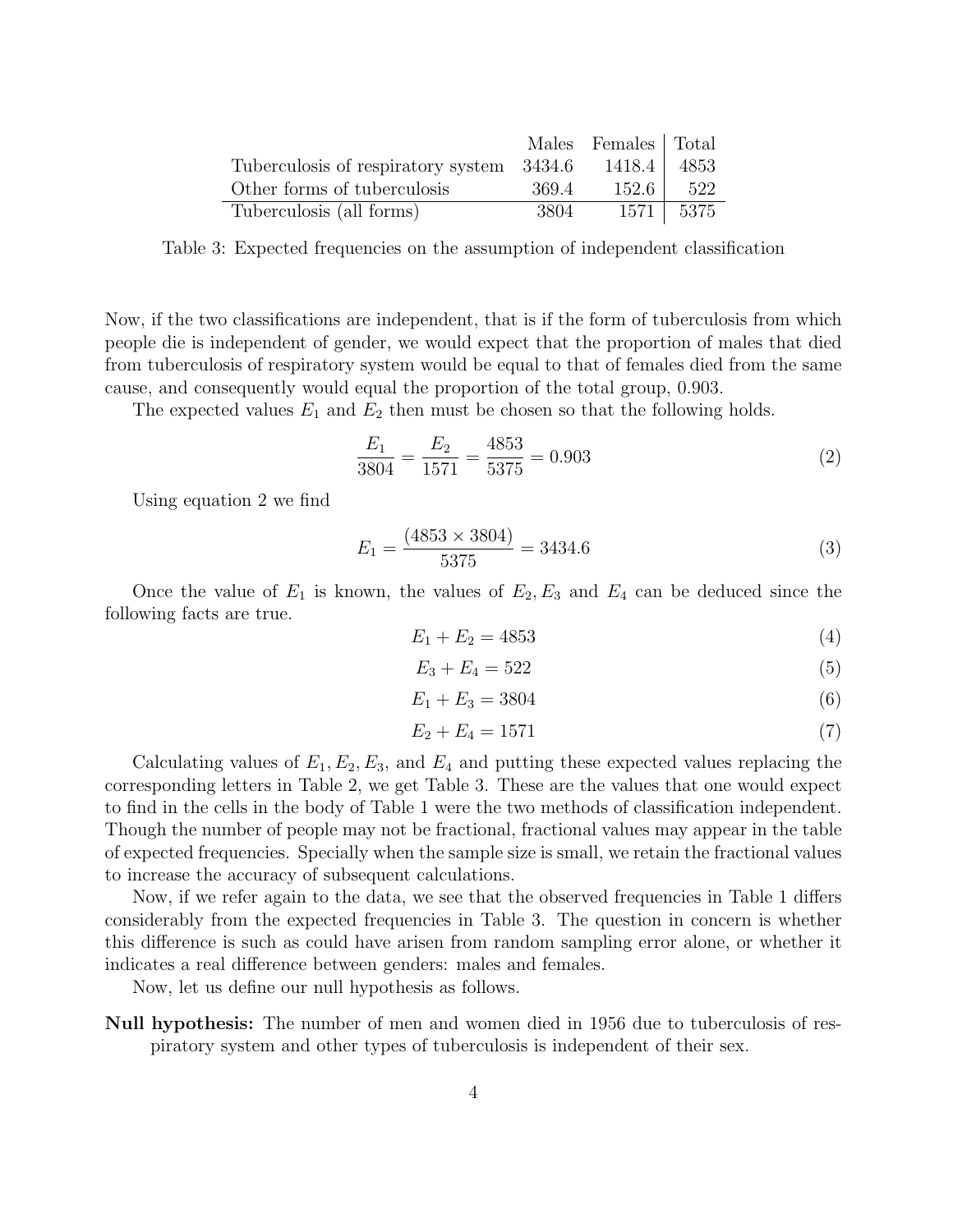|      | $H_i$  | $(O-E)$ | $(O - E)^2$ | $(O-E)^2$      |
|------|--------|---------|-------------|----------------|
|      |        |         |             |                |
| 3534 | 3434.6 | 99.4    | 9880.36     | 2.88           |
| 1319 | 1418.4 | $-99.4$ | 9880.36     | 6.97           |
| 270  | 369.4  | $-99.4$ | 9880.36     | 26.75          |
| 252  | 152.6  | 99.4    | 9880.36     | 64.75          |
|      |        |         |             |                |
| 5375 | 5375.0 | (1.0)   |             | $X^2 = 101.35$ |

Table 4: Calculating chi-square  $(X^2)$  for data in Table 1 and Table 3

Chi-square test, if properly applied may give us the answer by rejecting the null hypothesis or failing to reject it. The test is based on the chi-square  $(X^2)$  distribution. To compare the observed and expected frequencies, we produce chi-square  $(X^2)$  value using the formula stated in equation 8.

$$
X^{2} = \sum \frac{(O_{i} - E_{i})^{2}}{E_{i}} \tag{8}
$$

In this equation 8,  $O_i$  stands for observed frequencies,  $E_i$  stands for expected frequencies, and i runs from  $1, 2, \ldots, n$ , where n is the number of cells in the contingency table.

To perform the calculations it is useful to arrange the observed and expected frequencies as shown in Table 4.

To asses the significance of the calculated value of  $X^2$ , we refer to the standard chi-square table presented in Appendix. This table contains the critical  $X<sup>2</sup>$  values on different *degrees* of freedom and levels of probability. Referring back to Table 3, we recall that once the value of any one of the  $E_i$   $(i = 1, ..., 4)$  had been determined, all other  $E_i$ 's could be deduced. In other words, when the marginal totals of a  $2 \times 2$  contingency table is given, only one cell in the body of the table can be filled arbitrarily. This fact is expressed by saying that a  $2 \times 2$ contingency table has only one degree of freedom. The degree of freedom (df) of a contingency table with r rows and c columns is computed using the following formula given in equation 9.

$$
df = (r-1)(c-1) \tag{9}
$$

To assess the significance of our chi-square value  $X^2 = 101.35$ , we enter the chi-square table of the Appendix, with  $df = 1$ , that is we look into the first row, which corresponds to one degree of freedom. The largest value in that row is  $10.828$  under the probability  $(P)$  level 0.001. A value of chi-square equal to or greater than 10.828 would be expected to occur by chance only once in a thousand times if the null hypothesis is true. Since our chi-square value 101.35 is much greater than 10.828, it would be expected to occur even less frequently. Hence our chi-square test rejects the null hypothesis. So, we conclude that the proportion of males died from tuberculosis of respiratory system, namely  $\frac{3534}{3804} = 0.929$ , is significantly different from the proportion of females, namely  $\frac{1319}{1571} = 0.840$ , that died from the same cause.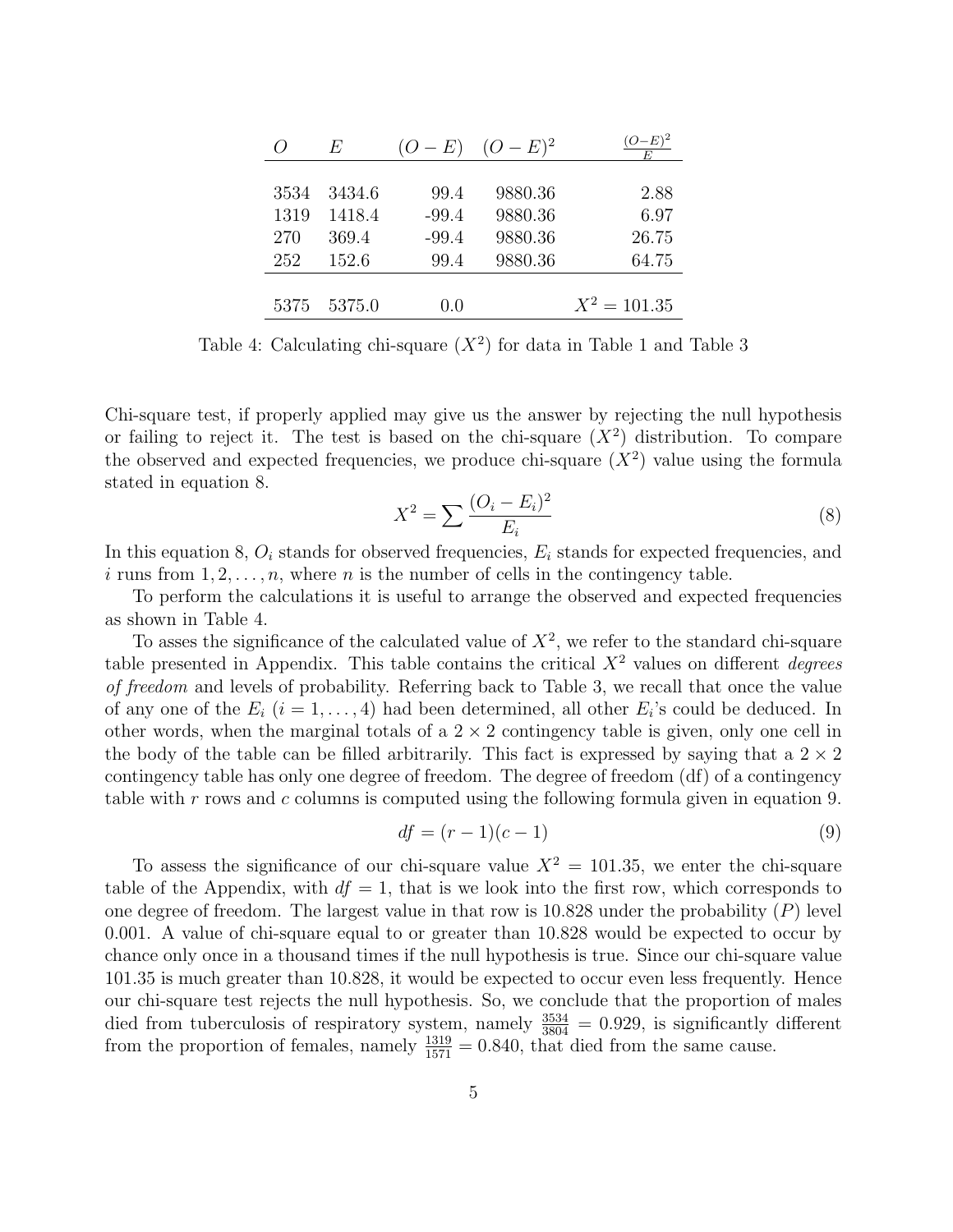Before accomplishing the test we define a level of confidence, that is the probability level  $(P)$  we are going to accept. Once the  $X<sup>2</sup>$  value is computed and the number of degrees of freedom is determined, we go to the chi-square table and look into the row corresponding to the given degree of freedom. Then if we find our  $X<sup>2</sup>$  value to be less than (to the left side of our level of confidence) that of the value corresponding to our level of confidence, we conclude that our null hypothesis is probably true. On the contrary, if our  $X<sup>2</sup>$  value lies over the level of confidence or to its right indicating less probability of occurring the difference by chance, we know that our chi-square test rejects the null hypothesis. Therefore, we conclude that the classifications on population are dependent on each other.

#### 4 Limitations of Chi-square Test

As mentioned before, chi-square test cannot be applied on continuous data. It can only be applied to qualitative data classified into categories, or labeled using nominally scaled variables [3, 4]. In the standard chi-square table presented in the Appendix the chi-square values computed using the formula in equation 8 assuming that the expected values  $(E)$  are large. Most statisticians warn against using the test when any of the expected values are less than 5. This warning implies that the use of chi-square test is restricted to large samples. However, where small samples are concerned, the difficulty can be overcome in a number of ways. One way is to apply a *correction of continuity*, known as *Yates correction*. Another way is using *Fisher's Exact Test.* Cochran [5] recommends that Fisher's exact test should be used when the total sample size in a  $2 \times 2$  contingency table is less than 20, or when the sample is less than 40 and one of the expected frequencies is less than 5. More about these methods and chi-square test itself are nicely described in [3].

## 5 Concluding Remarks

Chi-square test tells us whether the classifications on a given population are dependent on each other or not. However, it is important to stress that the establishment of statistical association by means of chi-square does not necessarily imply any causal relationship between the attributes being compared, but it does indicate that the reason for the association is worth investigating [3]. For example, if further investigation carried out on the case of people's death from tuberculosis, we might have found out that the reason why the number of men died from tuberculosis of the respiratory system is higher than the women is the fact that there are more smokers in men than in women.

More on chi-square test may be found in the references given below. Maxwell in his book "Analysing Qualitative Data" [3] elaborately describes the chi-square test and related topics. The book by Timothy C. Urdan [4] covers necessary preliminary knowledge on statistics and illustrates the chi-square test with descriptive examples.